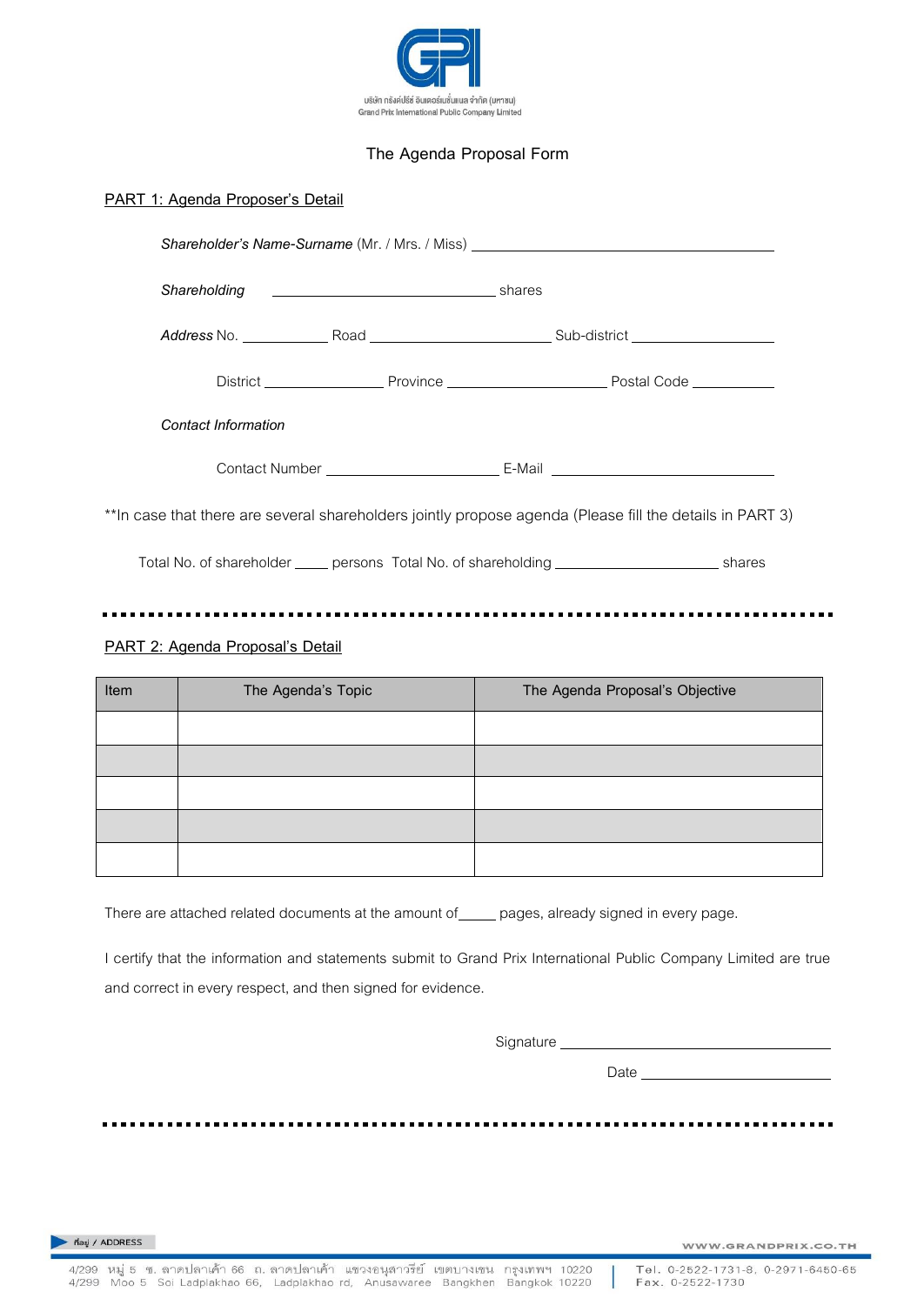

## **PART 3: Agenda Proposer's Detail (Additional)**

|            | 1. Shareholder's Name-Surname (Mr. / Mrs. / Miss) ______________________________                       |                                                                                                          |
|------------|--------------------------------------------------------------------------------------------------------|----------------------------------------------------------------------------------------------------------|
|            | Shareholding<br>shares shares and the state of the state of the shares                                 |                                                                                                          |
|            |                                                                                                        |                                                                                                          |
|            |                                                                                                        |                                                                                                          |
| 2.         |                                                                                                        | Shareholder's Name-Surname (Mr. / Mrs. / Miss) __________________________________                        |
|            | Shareholding<br>shares stream and the shares shares                                                    |                                                                                                          |
|            |                                                                                                        |                                                                                                          |
|            |                                                                                                        |                                                                                                          |
|            |                                                                                                        |                                                                                                          |
| 3.         |                                                                                                        | Shareholder's Name-Surname (Mr. / Mrs. / Miss) __________________________________                        |
|            | shares stream and the stream shares<br>Shareholding                                                    |                                                                                                          |
|            |                                                                                                        |                                                                                                          |
|            |                                                                                                        |                                                                                                          |
|            |                                                                                                        |                                                                                                          |
| 4.         |                                                                                                        | Shareholder's Name-Surname (Mr. / Mrs. / Miss) __________________________________                        |
|            | Shareholding<br>shares and the state of the shares                                                     |                                                                                                          |
|            |                                                                                                        |                                                                                                          |
|            |                                                                                                        | Date <u>and the second contract of the second contract of</u>                                            |
|            |                                                                                                        |                                                                                                          |
| 5.         | Shareholding                                                                                           | Shareholder's Name-Surname (Mr. / Mrs. / Miss) _________________________________<br>shares               |
|            |                                                                                                        |                                                                                                          |
|            |                                                                                                        |                                                                                                          |
|            |                                                                                                        |                                                                                                          |
|            |                                                                                                        |                                                                                                          |
|            |                                                                                                        |                                                                                                          |
| ** Remarks |                                                                                                        |                                                                                                          |
| 1.         | The shareholders should show evidence of share ownership, including a statement from Broker Company or |                                                                                                          |
|            |                                                                                                        | others documentary evidences from the Stock Exchange of Thailand. However, if there are several minority |